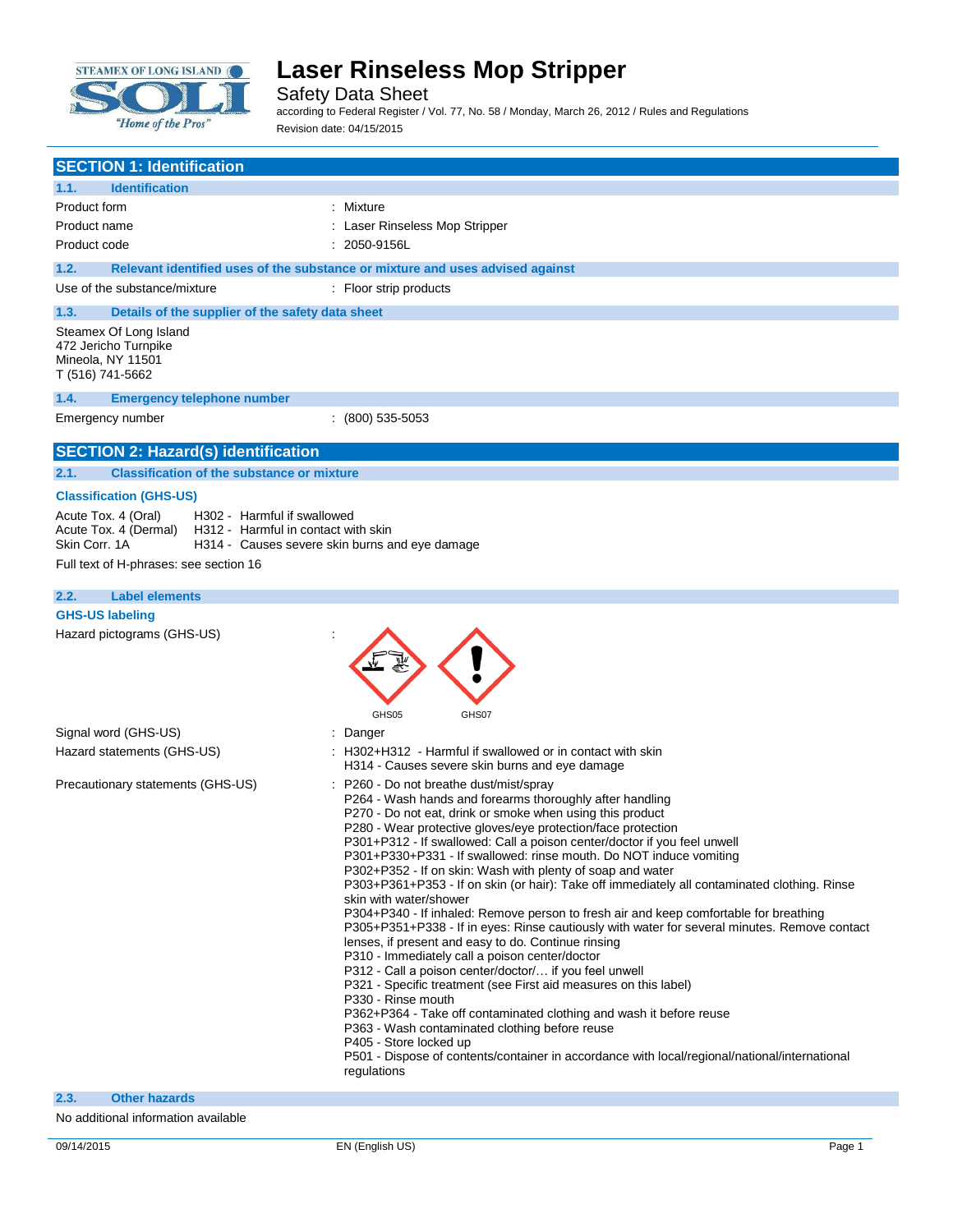Safety Data Sheet

according to Federal Register / Vol. 77, No. 58 / Monday, March 26, 2012 / Rules and Regulations

### **2.4. Unknown acute toxicity (GHS US)**

### Not applicable

### **SECTION 3: Composition/information on ingredients**

### **3.1. Substance**

#### Not applicable **3.2. Mixture**

| ----<br>$\cdots$  |                           |               |                                                                                                                                                       |
|-------------------|---------------------------|---------------|-------------------------------------------------------------------------------------------------------------------------------------------------------|
| <b>Name</b>       | <b>Product identifier</b> | $\frac{9}{6}$ | <b>Classification (GHS-US)</b>                                                                                                                        |
| butyl glycolether | (CAS No) 111-76-2         | $20 - 30$     | Flam. Liq. 4, H227<br>Acute Tox. 3 (Dermal), H311<br>Acute Tox. 2 (Inhalation:gas),<br>H <sub>330</sub><br>Skin Irrit. 2, H315<br>Eye Irrit. 2A, H319 |
| 2-aminoethanol    | (CAS No) 141-43-5         | $10 - 20$     | Flam. Lig. 4, H227<br>Acute Tox. 4 (Oral), H302<br>Acute Tox. 4 (Dermal), H312<br>Skin Corr. 1B, H314                                                 |

#### Full text of H-phrases: see section 16

|                                       | <b>SECTION 4: First aid measures</b>                                |                                                                                                                                                                                                                                                                                              |  |
|---------------------------------------|---------------------------------------------------------------------|----------------------------------------------------------------------------------------------------------------------------------------------------------------------------------------------------------------------------------------------------------------------------------------------|--|
| 4.1.                                  | <b>Description of first aid measures</b>                            |                                                                                                                                                                                                                                                                                              |  |
| First-aid measures general            |                                                                     | : Never give anything by mouth to an unconscious person. If you feel unwell, seek medical<br>advice (show the label where possible).                                                                                                                                                         |  |
| First-aid measures after inhalation   |                                                                     | Remove victim to fresh air and keep at rest in a position comfortable for breathing. Immediately<br>call a poison center or doctor/physician.                                                                                                                                                |  |
| First-aid measures after skin contact |                                                                     | Immediately call a poison center or doctor/physician. Specific measures (see supplier<br>information on this label). Wash with plenty of soap and water. Wash contaminated clothing<br>before reuse. Remove/Take off immediately all contaminated clothing. Rinse skin with<br>water/shower. |  |
|                                       | First-aid measures after eye contact                                | Rinse cautiously with water for several minutes. Remove contact lenses, if present and easy to<br>do. Continue rinsing. Immediately call a poison center or doctor/physician.                                                                                                                |  |
|                                       | First-aid measures after ingestion                                  | Rinse mouth. Do NOT induce vomiting. Call a POISON CENTER or doctor/physician if you feel<br>unwell. Immediately call a poison center or doctor/physician.                                                                                                                                   |  |
| 4.2.                                  | Most important symptoms and effects, both acute and delayed         |                                                                                                                                                                                                                                                                                              |  |
| Symptoms/injuries                     |                                                                     | : Causes severe skin burns and eye damage.                                                                                                                                                                                                                                                   |  |
|                                       | Symptoms/injuries after skin contact                                | Repeated exposure to this material can result in absorption through skin causing significant<br>health hazard. Harmful in contact with skin.                                                                                                                                                 |  |
|                                       | Symptoms/injuries after ingestion                                   | : Swallowing a small quantity of this material will result in serious health hazard.                                                                                                                                                                                                         |  |
| 4.3.                                  |                                                                     | Indication of any immediate medical attention and special treatment needed                                                                                                                                                                                                                   |  |
|                                       | No additional information available                                 |                                                                                                                                                                                                                                                                                              |  |
|                                       | <b>SECTION 5: Firefighting measures</b>                             |                                                                                                                                                                                                                                                                                              |  |
| 5.1.                                  | <b>Extinguishing media</b>                                          |                                                                                                                                                                                                                                                                                              |  |
|                                       | Suitable extinguishing media                                        | Foam. Dry powder. Carbon dioxide. Water spray. Sand.                                                                                                                                                                                                                                         |  |
|                                       | Unsuitable extinguishing media                                      | : Do not use a heavy water stream.                                                                                                                                                                                                                                                           |  |
| 5.2.                                  | Special hazards arising from the substance or mixture               |                                                                                                                                                                                                                                                                                              |  |
| Reactivity                            |                                                                     | : Thermal decomposition generates : corrosive vapors.                                                                                                                                                                                                                                        |  |
| 5.3.                                  | <b>Advice for firefighters</b>                                      |                                                                                                                                                                                                                                                                                              |  |
| Firefighting instructions             |                                                                     | : Use water spray or fog for cooling exposed containers. Exercise caution when fighting any<br>chemical fire. Prevent fire-fighting water from entering environment.                                                                                                                         |  |
| Protection during firefighting        |                                                                     | : Do not enter fire area without proper protective equipment, including respiratory protection.                                                                                                                                                                                              |  |
|                                       | <b>SECTION 6: Accidental release measures</b>                       |                                                                                                                                                                                                                                                                                              |  |
| 6.1.                                  | Personal precautions, protective equipment and emergency procedures |                                                                                                                                                                                                                                                                                              |  |
| 6.1.1.                                | For non-emergency personnel                                         |                                                                                                                                                                                                                                                                                              |  |
| <b>Emergency procedures</b>           |                                                                     | : Evacuate unnecessary personnel.                                                                                                                                                                                                                                                            |  |
| 6.1.2.                                | For emergency responders                                            |                                                                                                                                                                                                                                                                                              |  |
| Protective equipment                  |                                                                     | : Equip cleanup crew with proper protection.                                                                                                                                                                                                                                                 |  |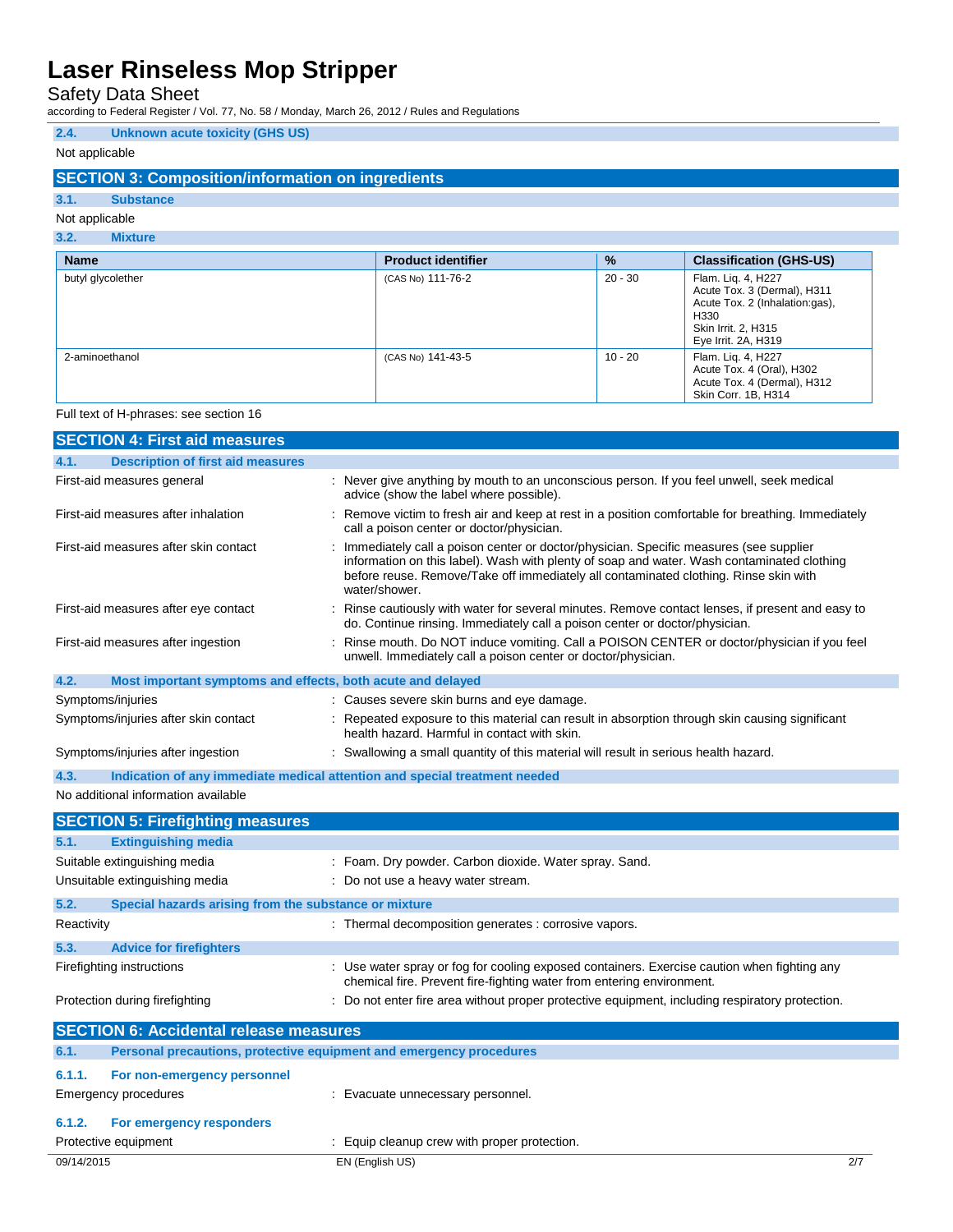### Safety Data Sheet

| according to Federal Register / Vol. 77, No. 58 / Monday, March 26, 2012 / Rules and Regulations        |                                                                                                                                                                                                                                                                                     |  |  |
|---------------------------------------------------------------------------------------------------------|-------------------------------------------------------------------------------------------------------------------------------------------------------------------------------------------------------------------------------------------------------------------------------------|--|--|
| <b>Emergency procedures</b>                                                                             | : Ventilate area.                                                                                                                                                                                                                                                                   |  |  |
| 6.2.<br><b>Environmental precautions</b>                                                                |                                                                                                                                                                                                                                                                                     |  |  |
| Prevent entry to sewers and public waters. Notify authorities if liquid enters sewers or public waters. |                                                                                                                                                                                                                                                                                     |  |  |
| Methods and material for containment and cleaning up<br>6.3.                                            |                                                                                                                                                                                                                                                                                     |  |  |
| Methods for cleaning up                                                                                 | : Soak up spills with inert solids, such as clay or diatomaceous earth as soon as possible. Collect<br>spillage. Store away from other materials.                                                                                                                                   |  |  |
| <b>Reference to other sections</b><br>6.4.                                                              |                                                                                                                                                                                                                                                                                     |  |  |
| See Heading 8. Exposure controls and personal protection.                                               |                                                                                                                                                                                                                                                                                     |  |  |
| <b>SECTION 7: Handling and storage</b>                                                                  |                                                                                                                                                                                                                                                                                     |  |  |
| <b>Precautions for safe handling</b><br>7.1.                                                            |                                                                                                                                                                                                                                                                                     |  |  |
| Precautions for safe handling                                                                           | : Wash hands and other exposed areas with mild soap and water before eating, drinking or<br>smoking and when leaving work. Provide good ventilation in process area to prevent formation<br>of vapor. Do not breathe dust/mist/spray. Avoid contact during pregnancy/while nursing. |  |  |
| Hygiene measures                                                                                        | Do not eat, drink or smoke when using this product. Wash hands and forearms thoroughly after<br>handling.                                                                                                                                                                           |  |  |
| <b>Conditions for safe storage, including any incompatibilities</b><br>7.2.                             |                                                                                                                                                                                                                                                                                     |  |  |
| Technical measures                                                                                      | : Comply with applicable regulations.                                                                                                                                                                                                                                               |  |  |
| Storage conditions                                                                                      | Keep only in the original container in a cool, well ventilated place away from heat, hot surfaces,<br>sparks, open flame and other ignition sources. No smoking. Keep container closed when not in<br>use.                                                                          |  |  |
| Incompatible products                                                                                   | : Strong bases. Strong acids.                                                                                                                                                                                                                                                       |  |  |
| Incompatible materials                                                                                  | : Sources of ignition. Direct sunlight.                                                                                                                                                                                                                                             |  |  |

### **SECTION 8: Exposure controls/personal protection**

### **8.1. Control parameters**

| butyl glycolether (111-76-2) |                                     |                                                                                                            |
|------------------------------|-------------------------------------|------------------------------------------------------------------------------------------------------------|
| <b>ACGIH</b>                 | ACGIH TWA (ppm)                     | 20 ppm (2-Butoxyethanol (EGBE); USA; Time-<br>weighted average exposure limit 8 h; TLV - Adopted<br>Value) |
| <b>ACGIH</b>                 | Remark (ACGIH)                      | Eye & URT irr                                                                                              |
| <b>OSHA</b>                  | OSHA PEL (TWA) (mg/m <sup>3</sup> ) | $240$ mg/m <sup>3</sup>                                                                                    |
| <b>OSHA</b>                  | OSHA PEL (TWA) (ppm)                | 50 ppm                                                                                                     |
| 2-aminoethanol (141-43-5)    |                                     |                                                                                                            |
| <b>ACGIH</b>                 | ACGIH TWA (ppm)                     | 3 ppm (Ethanolamine; USA; Time-weighted average<br>exposure limit 8 h; TLV - Adopted Value)                |
| <b>ACGIH</b>                 | ACGIH STEL (ppm)                    | 6 ppm (Ethanolamine: USA; Short time value: TLV -<br>Adopted Value)                                        |
| <b>ACGIH</b>                 | Remark (ACGIH)                      | Eye & skin irr                                                                                             |
| <b>OSHA</b>                  | OSHA PEL (TWA) (mg/m <sup>3</sup> ) | $6 \text{ mg/m}^3$                                                                                         |
| <b>OSHA</b>                  | OSHA PEL (TWA) (ppm)                | 3 ppm                                                                                                      |

| 8.2.<br><b>Exposure controls</b>            |                                                                            |
|---------------------------------------------|----------------------------------------------------------------------------|
| Personal protective equipment               | : Avoid all unnecessary exposure.                                          |
| Hand protection                             | : Wear protective gloves/eye protection/face protection protective gloves. |
| Eye protection                              | : Chemical goggles or face shield.                                         |
| Skin and body protection                    | : Wear suitable protective clothing.                                       |
| Respiratory protection                      | : Wear appropriate mask.                                                   |
| Other information                           | : Do not eat, drink or smoke during use.                                   |
| SECTION 0. Physical and chamical proportios |                                                                            |

|                | <b>SECTION 9: Physical and chemical properties</b>    |                 |     |
|----------------|-------------------------------------------------------|-----------------|-----|
| 9.1.           | Information on basic physical and chemical properties |                 |     |
| Physical state |                                                       | Liauid          |     |
| 09/14/2015     |                                                       | EN (English US) | 3/7 |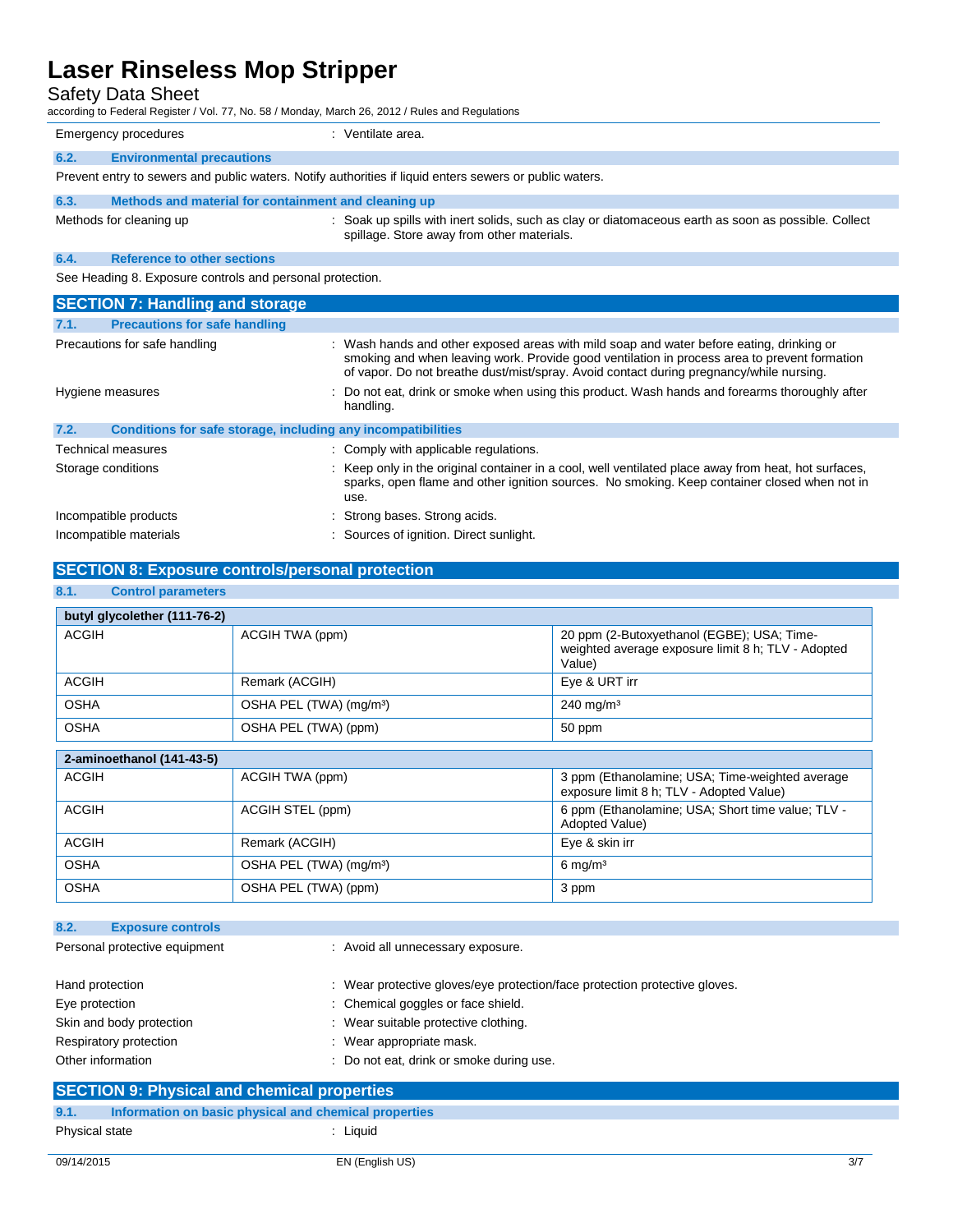Safety Data Sheet

according to Federal Register / Vol. 77, No. 58 / Monday, March 26, 2012 / Rules and Regulations

| looorumy to Foucial Register / Vol. 77, No. 907 Monday, March 20, 2012 / Ruics and Regulations |                                                                                                             |  |
|------------------------------------------------------------------------------------------------|-------------------------------------------------------------------------------------------------------------|--|
| : Blue<br>Color                                                                                |                                                                                                             |  |
| Odor                                                                                           | : lemon odor                                                                                                |  |
| Odor threshold                                                                                 | : No data available                                                                                         |  |
| pH                                                                                             | : 12                                                                                                        |  |
| Melting point                                                                                  | : No data available                                                                                         |  |
| Freezing point                                                                                 | : No data available                                                                                         |  |
| Boiling point                                                                                  | : 212 - 220 $\degree$ F                                                                                     |  |
| Flash point                                                                                    | : $\geq 200$ °F                                                                                             |  |
| Relative evaporation rate (butyl acetate=1)                                                    | : No data available                                                                                         |  |
| Flammability (solid, gas)                                                                      | : No data available                                                                                         |  |
| <b>Explosion limits</b>                                                                        | : No data available                                                                                         |  |
| <b>Explosive properties</b>                                                                    | : No data available                                                                                         |  |
| Oxidizing properties                                                                           | : No data available                                                                                         |  |
| Vapor pressure                                                                                 | : No data available                                                                                         |  |
| Relative density                                                                               | : 0.97                                                                                                      |  |
| Relative vapor density at 20 °C                                                                | : Same as water                                                                                             |  |
| Solubility                                                                                     | Soluble in water.<br>Water: Solubility in water of component(s) of the mixture :<br>$\bullet$ , $\bullet$ , |  |
| Log Pow                                                                                        | : No data available                                                                                         |  |
| Auto-ignition temperature                                                                      | : No data available                                                                                         |  |
| Decomposition temperature                                                                      | No data available                                                                                           |  |
| Viscosity                                                                                      | : No data available                                                                                         |  |
| Viscosity, kinematic                                                                           | : No data available                                                                                         |  |
| Viscosity, dynamic                                                                             | : No data available                                                                                         |  |
| <b>Other information</b><br>9.2.                                                               |                                                                                                             |  |
| No additional information available                                                            |                                                                                                             |  |
| <b>SECTION 10: Stability and reactivity</b>                                                    |                                                                                                             |  |
| <b>Reactivity</b><br>10.1.                                                                     |                                                                                                             |  |
| Thermal decomposition generates : corrosive vapors.                                            |                                                                                                             |  |
| 10.2.<br><b>Chemical stability</b>                                                             |                                                                                                             |  |
| Stable under normal conditions. Not established.                                               |                                                                                                             |  |
| 10.3.<br><b>Possibility of hazardous reactions</b>                                             |                                                                                                             |  |
| Not established.                                                                               |                                                                                                             |  |
| 10.4.<br><b>Conditions to avoid</b>                                                            |                                                                                                             |  |
| Direct sunlight. Extremely high or low temperatures.                                           |                                                                                                             |  |
| 10.5.<br><b>Incompatible materials</b>                                                         |                                                                                                             |  |
| Strong acids. Strong bases.                                                                    |                                                                                                             |  |
| <b>Hazardous decomposition products</b><br>10.6.                                               |                                                                                                             |  |
| Fume. Carbon monoxide. Carbon dioxide. Thermal decomposition generates : corrosive vapors.     |                                                                                                             |  |
| <b>SECTION 11: Toxicological information</b>                                                   |                                                                                                             |  |

**11.1. Information on toxicological effects**

Acute toxicity **State of the Contract Contract State of the Contract Contract Contract With Skin.** Contact with skin.

| <b>Laser Rinseless Mop Stripper</b>         |                                                                                                                                                                             |
|---------------------------------------------|-----------------------------------------------------------------------------------------------------------------------------------------------------------------------------|
| ATE US (oral)<br>1873.507 mg/kg body weight |                                                                                                                                                                             |
| ATE US (dermal)                             | 1474.222 mg/kg body weight                                                                                                                                                  |
| butyl glycolether (111-76-2)                |                                                                                                                                                                             |
| LD50 dermal rat                             | > 2000 mg/kg body weight (Rat; Experimental value; OECD 402: Acute Dermal Toxicity)                                                                                         |
| LD50 dermal rabbit                          | 435 mg/kg body weight (Rabbit; Experimental value; OECD 402: Acute Dermal Toxicity; 435<br>mg/kg bodyweight; Rabbit; Weight of evidence; Equivalent or similar to OECD 402) |
| 09/14/2015                                  | EN (English US)<br>4/7                                                                                                                                                      |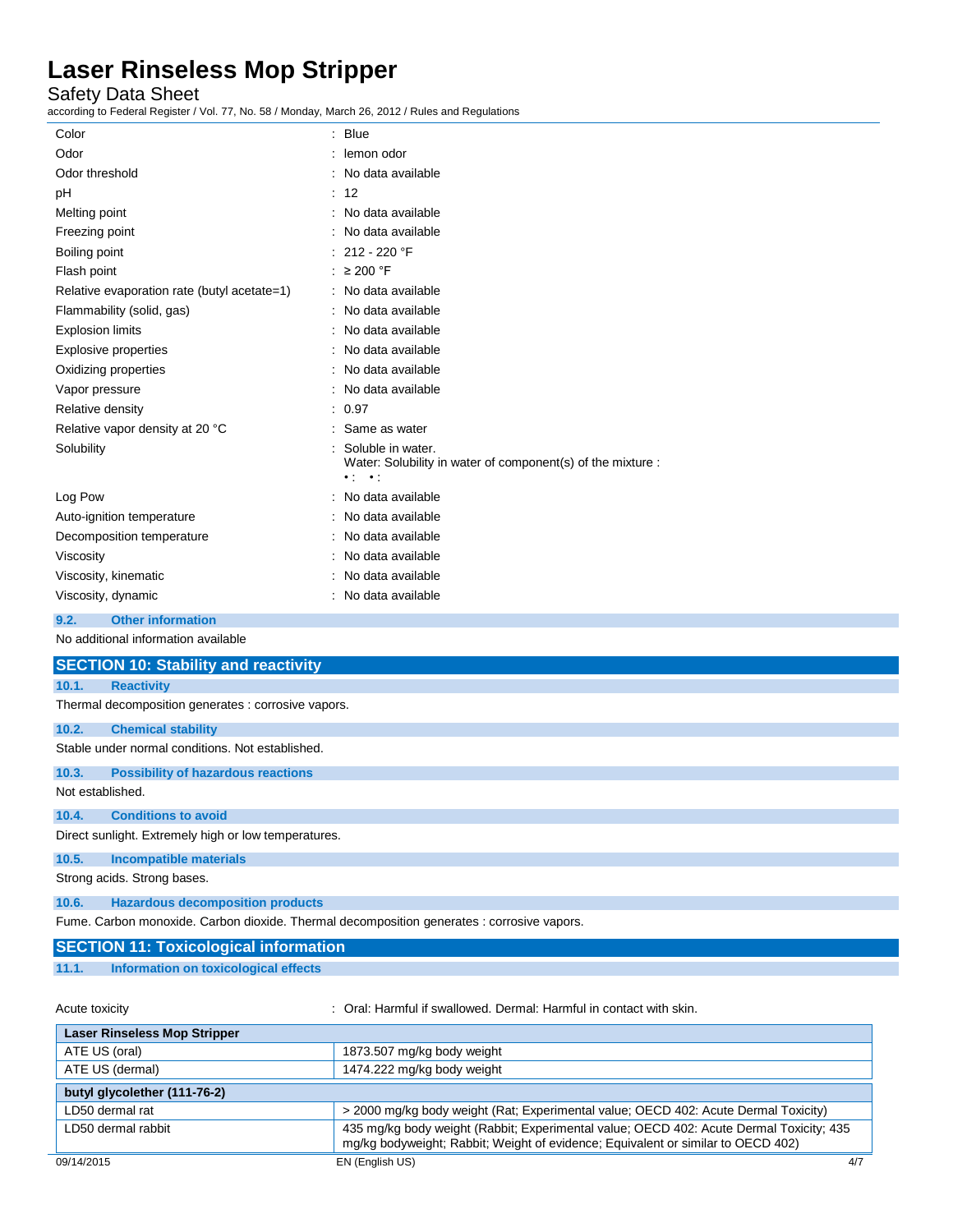Safety Data Sheet

according to Federal Register / Vol. 77, No. 58 / Monday, March 26, 2012 / Rules and Regulations

| butyl glycolether (111-76-2)                           |                                                                                                                                              |
|--------------------------------------------------------|----------------------------------------------------------------------------------------------------------------------------------------------|
| LC50 inhalation rat (mg/l)                             | 2.17 mg/l/4h (Rat; Experimental value; 2.35 mg/l/4h; Rat; Experimental value)                                                                |
| LC50 inhalation rat (ppm)                              | 450 - 486 ppm/4h 450-486, Rat                                                                                                                |
| ATE US (dermal)                                        | 435.000 mg/kg body weight                                                                                                                    |
| ATE US (gases)                                         | 450.000 ppmV/4h                                                                                                                              |
| ATE US (vapors)                                        | 2.170 mg/l/4h                                                                                                                                |
| ATE US (dust, mist)                                    | 2.170 mg/l/4h                                                                                                                                |
| 2-aminoethanol (141-43-5)                              |                                                                                                                                              |
| LD50 oral rat                                          | 1720 mg/kg (Rat)                                                                                                                             |
| LD50 dermal rabbit                                     | 1018 mg/kg (Rabbit)                                                                                                                          |
| ATE US (oral)                                          | 1720.000 mg/kg body weight                                                                                                                   |
| ATE US (dermal)                                        | 1018.000 mg/kg body weight                                                                                                                   |
| Skin corrosion/irritation                              | Causes severe skin burns and eye damage.                                                                                                     |
|                                                        | pH: 12                                                                                                                                       |
| Serious eye damage/irritation                          | Not classified                                                                                                                               |
|                                                        | pH: 12                                                                                                                                       |
| Respiratory or skin sensitization                      | Not classified                                                                                                                               |
| Germ cell mutagenicity                                 | Not classified                                                                                                                               |
| Carcinogenicity                                        | Not classified                                                                                                                               |
| butyl glycolether (111-76-2)                           |                                                                                                                                              |
| IARC group                                             | 3 - Not classifiable                                                                                                                         |
| Reproductive toxicity                                  | Not classified                                                                                                                               |
| Specific target organ toxicity (single exposure)       | Not classified                                                                                                                               |
| Specific target organ toxicity (repeated<br>exposure)  | : Not classified                                                                                                                             |
| Aspiration hazard                                      | Not classified                                                                                                                               |
| Potential Adverse human health effects and<br>symptoms | Based on available data, the classification criteria are not met. Harmful if swallowed. Harmful in<br>contact with skin.                     |
| Symptoms/injuries after skin contact                   | Repeated exposure to this material can result in absorption through skin causing significant<br>health hazard. Harmful in contact with skin. |
| Symptoms/injuries after ingestion                      | Swallowing a small quantity of this material will result in serious health hazard.                                                           |

### **SECTION 12: Ecological information**

| 12.1.<br><b>Toxicity</b>                      |                                                                                         |  |
|-----------------------------------------------|-----------------------------------------------------------------------------------------|--|
| 2-aminoethanol (141-43-5)                     |                                                                                         |  |
| LC50 fish 1                                   | 150 mg/l (LC50; 96 h; Salmo gairdneri)                                                  |  |
| EC50 Daphnia 1                                | 140 mg/l (EC50; 24 h)                                                                   |  |
| Threshold limit algae 2                       | 35 mg/l (EC50; 72 h)                                                                    |  |
| <b>Persistence and degradability</b><br>12.2. |                                                                                         |  |
| <b>Laser Rinseless Mop Stripper</b>           |                                                                                         |  |
| Persistence and degradability                 | Not established.                                                                        |  |
| butyl glycolether (111-76-2)                  |                                                                                         |  |
| Persistence and degradability                 | Readily biodegradable in water. Biodegradable in the soil. Photodegradation in the air. |  |
| Biochemical oxygen demand (BOD)               | 0.71 g $O_2$ /g substance                                                               |  |
| Chemical oxygen demand (COD)                  | 2.20 g $O_2$ /g substance                                                               |  |
| ThOD                                          | 2.305 g $O2/g$ substance                                                                |  |
| BOD (% of ThOD)                               | 0.31                                                                                    |  |
| 2-aminoethanol (141-43-5)                     |                                                                                         |  |
| Persistence and degradability                 | Readily biodegradable in water. Biodegradable in the soil.                              |  |
| Biochemical oxygen demand (BOD)               | 0.80 g $O_2$ /g substance                                                               |  |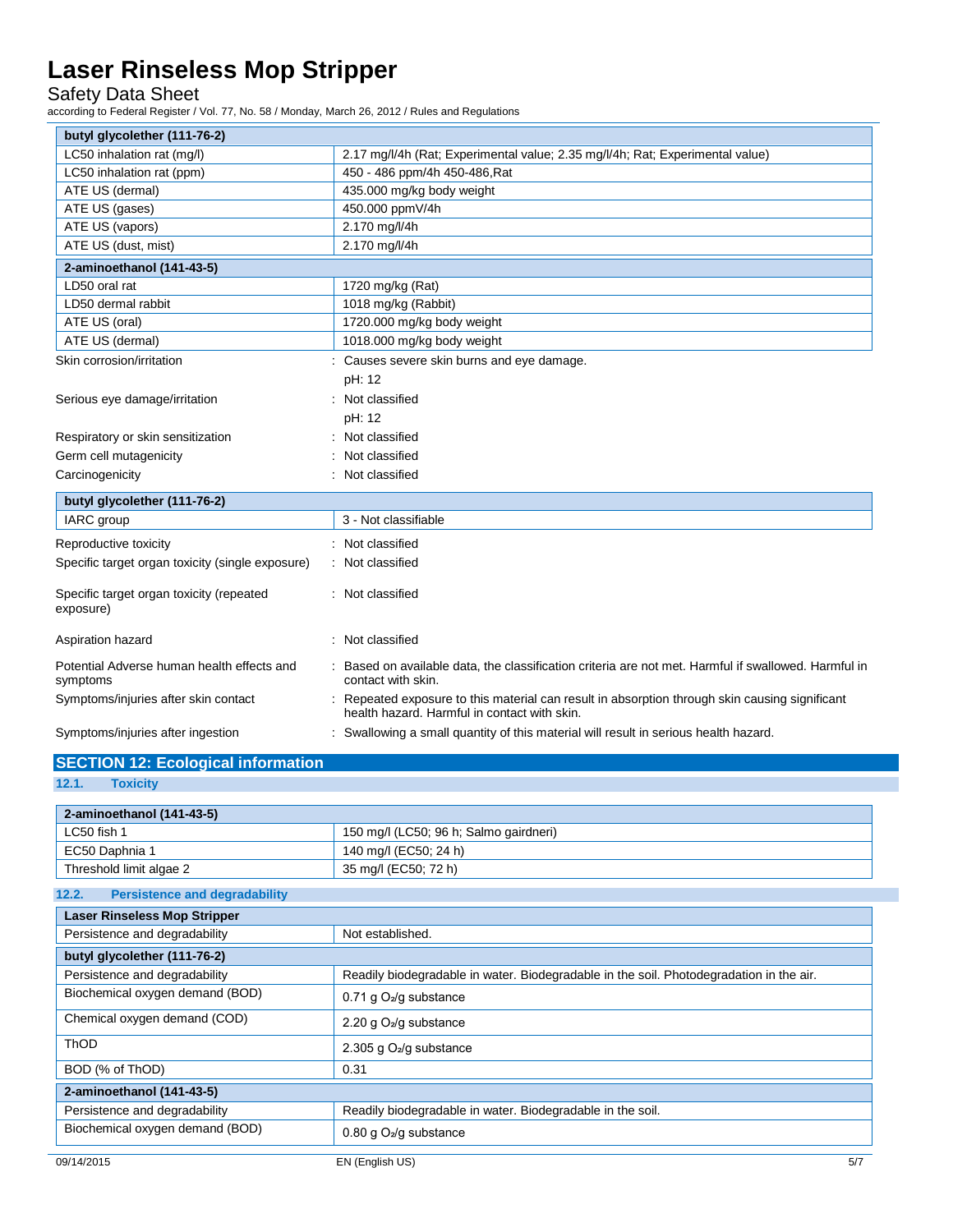### Safety Data Sheet

according to Federal Register / Vol. 77, No. 58 / Monday, March 26, 2012 / Rules and Regulations

| 2-aminoethanol (141-43-5)                                                 |                                                                                                                                                                                |
|---------------------------------------------------------------------------|--------------------------------------------------------------------------------------------------------------------------------------------------------------------------------|
| Chemical oxygen demand (COD)                                              | 1.34 g O <sub>2</sub> /g substance                                                                                                                                             |
| ThOD                                                                      | 2.49 g O <sub>2</sub> /g substance                                                                                                                                             |
| BOD (% of ThOD)                                                           | 0.32                                                                                                                                                                           |
| 12.3.<br><b>Bioaccumulative potential</b>                                 |                                                                                                                                                                                |
| <b>Laser Rinseless Mop Stripper</b>                                       |                                                                                                                                                                                |
| Bioaccumulative potential                                                 | Not established.                                                                                                                                                               |
| butyl glycolether (111-76-2)                                              |                                                                                                                                                                                |
| Log Pow                                                                   | 0.81 (Experimental value; BASF test; 25 °C)                                                                                                                                    |
| Bioaccumulative potential                                                 | Low potential for bioaccumulation (Log Kow $<$ 4).                                                                                                                             |
| 2-aminoethanol (141-43-5)                                                 |                                                                                                                                                                                |
| Log Pow                                                                   | $-1.91$                                                                                                                                                                        |
| Bioaccumulative potential                                                 | Bioaccumulation: not applicable.                                                                                                                                               |
| 12.4.<br><b>Mobility in soil</b>                                          |                                                                                                                                                                                |
| butyl glycolether (111-76-2)                                              |                                                                                                                                                                                |
| Surface tension                                                           | 0.027 N/m (25 °C)                                                                                                                                                              |
| 2-aminoethanol (141-43-5)                                                 |                                                                                                                                                                                |
| Surface tension                                                           | $0.050$ N/m                                                                                                                                                                    |
| 12.5.<br><b>Other adverse effects</b>                                     |                                                                                                                                                                                |
| Effect on the global warming                                              | : No known ecological damage caused by this product.                                                                                                                           |
| Other information                                                         | : Avoid release to the environment.                                                                                                                                            |
| <b>SECTION 13: Disposal considerations</b>                                |                                                                                                                                                                                |
| 13.1.<br><b>Waste treatment methods</b>                                   |                                                                                                                                                                                |
| Waste disposal recommendations                                            | Dispose in a safe manner in accordance with local/national regulations. Dispose of<br>contents/container in accordance with local/regional/national/international regulations. |
| Ecology - waste materials                                                 | : Avoid release to the environment.                                                                                                                                            |
| <b>SECTION 14: Transport information</b>                                  |                                                                                                                                                                                |
| <b>Department of Transportation (DOT)</b>                                 |                                                                                                                                                                                |
| In accordance with DOT                                                    |                                                                                                                                                                                |
| Not regulated for transport                                               |                                                                                                                                                                                |
| <b>TDG</b><br>No additional information available                         |                                                                                                                                                                                |
|                                                                           |                                                                                                                                                                                |
| <b>Transport by sea</b><br>No additional information available            |                                                                                                                                                                                |
| <b>Air transport</b>                                                      |                                                                                                                                                                                |
| No additional information available                                       |                                                                                                                                                                                |
| <b>SECTION 15: Regulatory information</b>                                 |                                                                                                                                                                                |
| 15.1. US Federal regulations                                              |                                                                                                                                                                                |
| butyl glycolether (111-76-2)                                              |                                                                                                                                                                                |
| Listed on the United States TSCA (Toxic Substances Control Act) inventory |                                                                                                                                                                                |
| 2-aminoethanol (141-43-5)                                                 |                                                                                                                                                                                |
| Listed on the United States TSCA (Toxic Substances Control Act) inventory |                                                                                                                                                                                |
| 15.2. International regulations                                           |                                                                                                                                                                                |
| <b>CANADA</b>                                                             |                                                                                                                                                                                |
| No additional information available                                       |                                                                                                                                                                                |